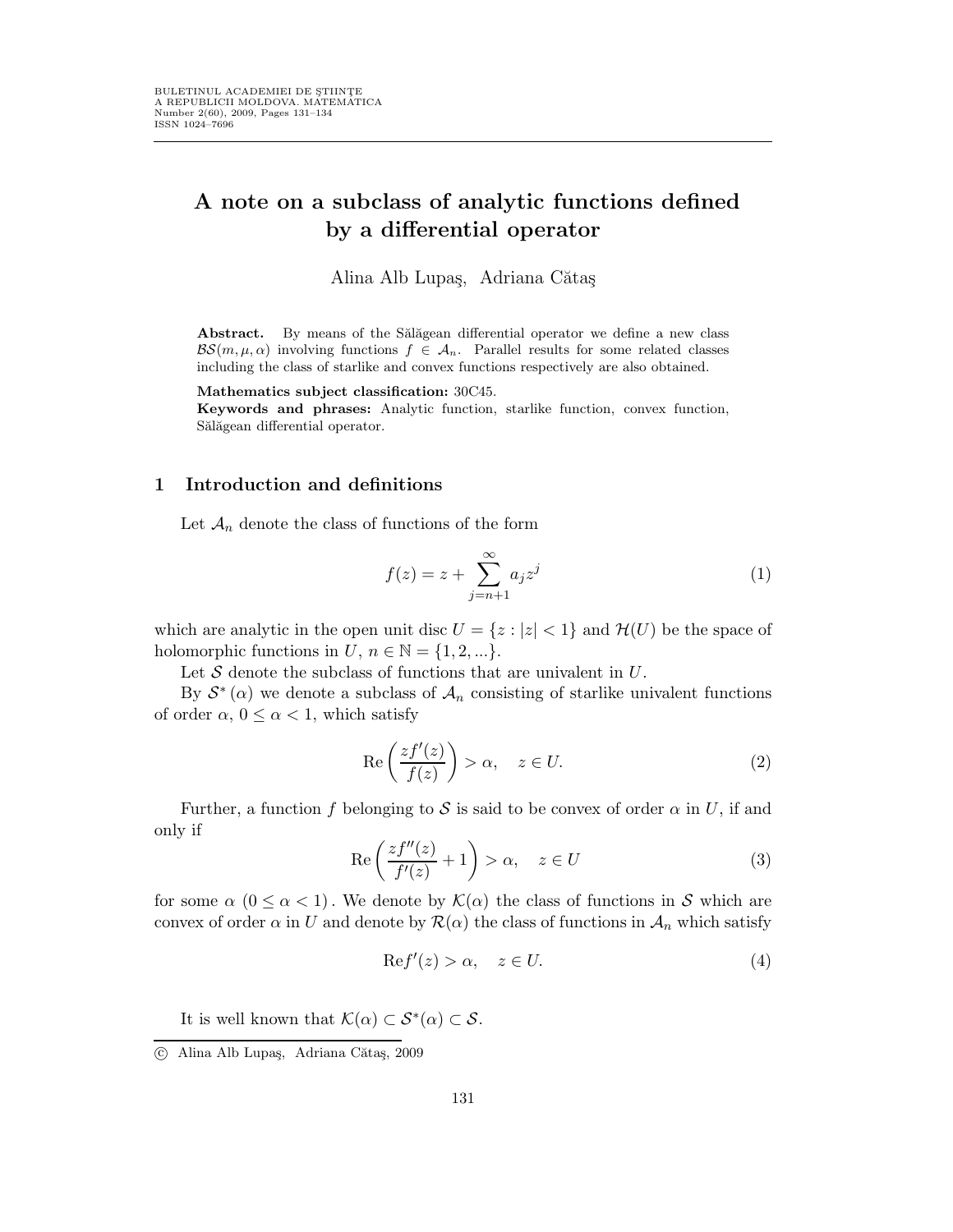If f and g are analytic functions in U, we say that f is subordinate to g, written  $f \prec g$ , if there is a function w analytic in U, with  $w(0) = 0$ ,  $|w(z)| < 1$ , for all  $z \in U$ such that  $f(z) = g(w(z))$  for all  $z \in U$ . If g is univalent, then  $f \prec g$  if and only if  $f(0) = g(0)$  and  $f(U) \subseteq g(U)$ .

Let  $D^m$  be the Salağean differential operator [3],  $D^m$  :  $\mathcal{A}_n \to \mathcal{A}_n$ ,  $n \in \mathbb{N}$ ,  $m \in \mathbb{N} \cup \{0\}$ , defined as

$$
D^{0} f(z) = f(z),
$$
  
\n
$$
D^{1} f(z) = Df(z) = zf'(z),
$$
  
\n
$$
D^{m} f(z) = D(D^{m-1} f(z)), \quad z \in U.
$$

We note that if  $f \in \mathcal{A}_n$ , then

$$
D^{m} f(z) = z + \sum_{j=n+1}^{\infty} j^{m} a_{j} z^{j}, \quad z \in U.
$$

To prove our main theorem we shall need the following lemma.

**Lemma 1** (see [2]). Let p be analytic in U with  $p(0) = 1$  and suppose that

$$
Re\left(1+\frac{zp'(z)}{p(z)}\right) > \frac{3\alpha-1}{2\alpha}, \quad z \in U. \tag{5}
$$

Then  $Rep(z) > \alpha$  for  $z \in U$  and  $1/2 \leq \alpha < 1$ .

## 2 Main results

**Definition 1.** We say that a function  $f \in A_n$  is in the class  $\mathcal{BS}(m,\mu,\alpha), n \in \mathbb{N}$ ,  $m \in \mathbb{N} \cup \{0\}, \mu \geq 0, \alpha \in [0,1)$  if

$$
\left|\frac{D^{m+1}f(z)}{z}\left(\frac{z}{D^m f(z)}\right)^{\mu} - 1\right| < 1 - \alpha, \qquad z \in U. \tag{6}
$$

Remark 1. The family  $\mathcal{BS}(m,\mu,\alpha)$  is a new comprehensive class of analytic functions which includes various new classes of analytic univalent functions as well as some very well-known ones. For example,  $\mathcal{BS}(0,1,\alpha) \equiv S^*(\alpha)$ ,  $\mathcal{BS}(1,1,\alpha) \equiv \mathcal{K}(\alpha)$  and  $BS(0, 0, \alpha) \equiv \mathcal{R}(\alpha)$ . Another interesting subclass is the special case  $BS(0, 2, \alpha) \equiv B(\alpha)$ which has been introduced by Frasin and Darus [1] and also the class  $\mathcal{BS}(0, \mu, \alpha) \equiv$  $\mathcal{B}(\mu,\alpha)$  which has been introduced by Frasin and Jahangiri [2].

In this note we provide a sufficient condition for functions to be in the class  $\mathcal{BS}(m,\mu,\alpha)$ . Consequently, as a special case, we show that convex functions of order 1/2 are also members of the above defined family.

**Theorem 1.** For the function  $f \in A_n$ ,  $n \in \mathbb{N}$ ,  $m \in \mathbb{N} \cup \{0\}$ ,  $\mu \geq 0$ ,  $1/2 \leq \alpha < 1$  if

$$
\frac{D^{m+2}f(z)}{D^{m+1}f(z)} - \mu \frac{D^{m+1}f(z)}{D^m f(z)} + \mu \prec 1 + \beta z, \quad z \in U,
$$
\n(7)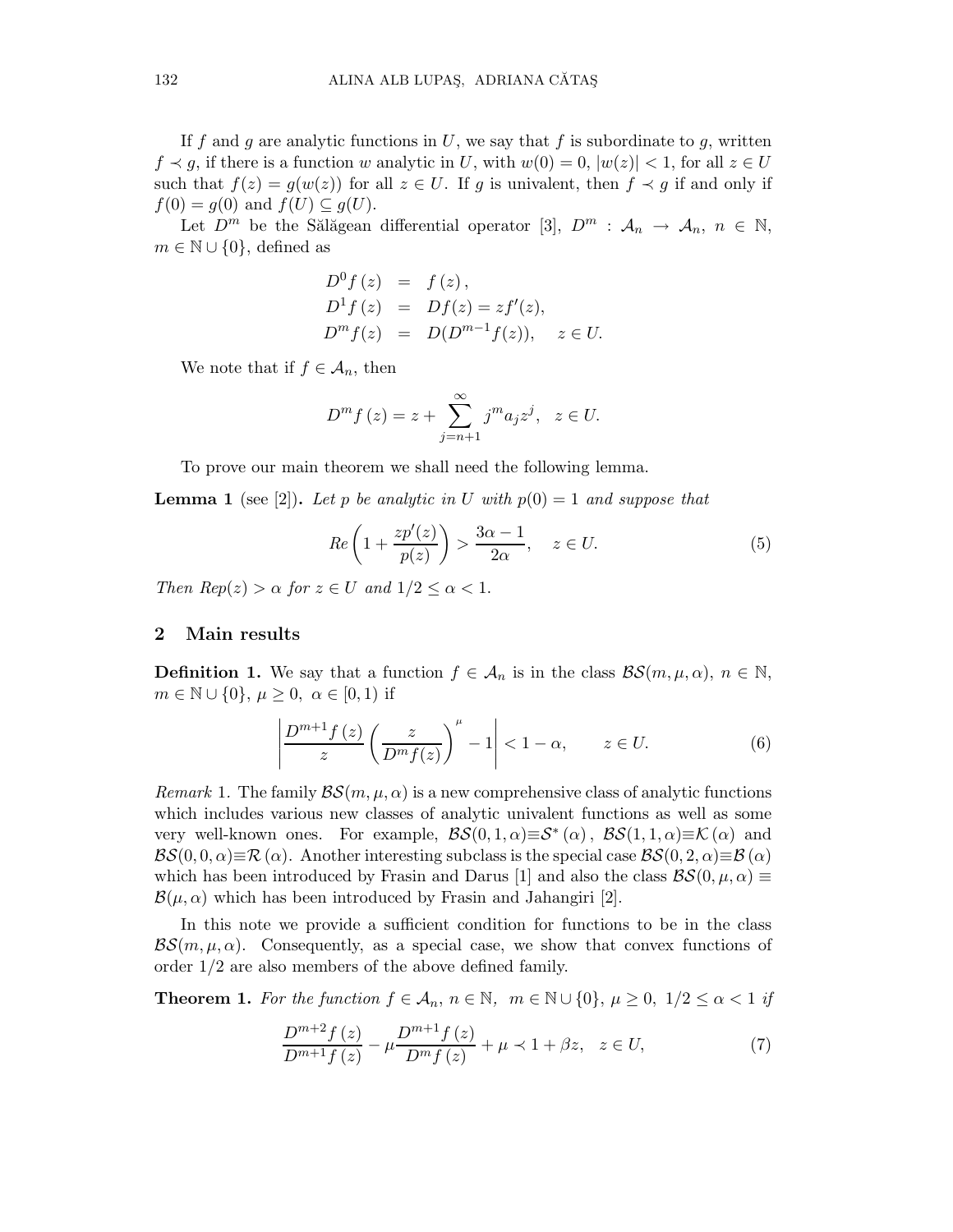where

$$
\beta = \frac{3\alpha - 1}{2\alpha},
$$

then  $f \in \mathcal{BS}(m, \mu, \alpha)$ .

Proof. If we consider

$$
p(z) = \frac{D^{m+1}f(z)}{z} \left(\frac{z}{D^m f(z)}\right)^{\mu}
$$
 (8)

then  $p(z)$  is analytic in U with  $p(0) = 1$ . A simple differentiation yields

$$
\frac{zp'(z)}{p(z)} = \frac{D^{m+2}f(z)}{D^{m+1}f(z)} - \mu \frac{D^{m+1}f(z)}{D^m f(z)} + \mu - 1.
$$
\n(9)

Using (7) we get

$$
\operatorname{Re}\left(1+\frac{zp'(z)}{p(z)}\right) > \frac{3\alpha-1}{2\alpha}.
$$

Thus, from Lemma 1 we deduce that

$$
\operatorname{Re}\left\{\frac{D^{m+1}f(z)}{z}\left(\frac{z}{D^m f(z)}\right)^{\mu}\right\} > \alpha.
$$

Therefore,  $f \in \mathcal{BS}(m, \mu, \alpha)$ , by Definition 1.

As a consequence of the above theorem we have the following interesting corollaries.

Corollary 1. If  $f \in A_n$  and

$$
Re\left\{\frac{2zf''(z)+z^2f'''(z)}{f'(z)+zf''(z)}-\frac{zf''(z)}{f'(z)}\right\} > -\frac{1}{2}, \quad z \in U,\tag{10}
$$

then

$$
Re\left\{1+\frac{zf''(z)}{f'(z)}\right\} > \frac{1}{2}, \quad z \in U. \tag{11}
$$

That is, f is convex of order  $\frac{1}{2}$ .

Corollary 2. If  $f \in A_n$  and

$$
Re\left\{\frac{2z^{2}f''(z)+z^{3}f'''(z)}{zf'(z)+z^{2}f''(z)}\right\} > -\frac{1}{2}, \quad z \in U,
$$
\n(12)

then

$$
Re\{f'(z) + zf''(z)\} > \frac{1}{2}, \quad z \in U.
$$
\n(13)

 $\Box$